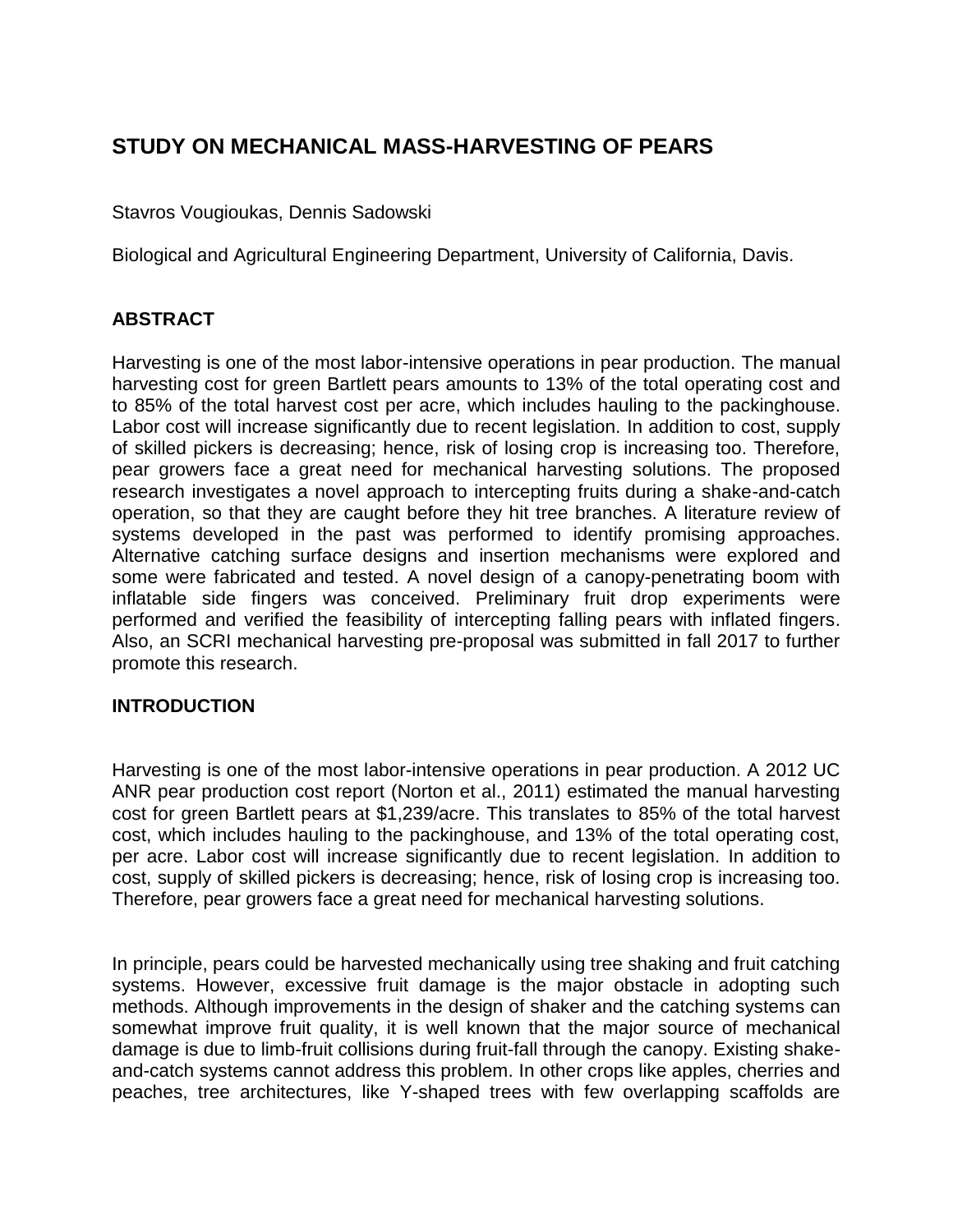easier to harvest mechanically. Prototype limb-shaking harvesters for such trees have been developed. However, existing pear orchards consist of traditional, large trees, and such systems cannot be applied.

The proposed research aims to investigate a novel approach to intercepting fruits at multiple heights during a shake-and-catch operation, so that they are intercepted before they hit tree branches. The long-term goal is to design, build and test a prototype system that inserts multiple catching surfaces into the canopy before shaking, and effectively reduces fruit damage during shaking and falling. The envisioned system would be compatible with existing fruit tree architectures and – as much as possible – with existing shaking operations and equipment, if with minor modifications. As prior work has shown, the principle of using multiple catching surfaces can be applied to various crops and tree architectures. Therefore, a key aspiration of our work is to develop a multi-fruit harvesting system, i.e., a system that can be customized and adopted to work with several fruit tree types.

## **OBJECTIVES**

Four objectives were pursued. A detailed literature review of systems developed in the past was conducted, and designs were analyzed for their pros and cons. Alternative catching surface designs and insertion mechanisms were explored and some were fabricated and tested in the lab. Preliminary pear drop experiments were performed to verify the feasibility of the conceived approach. Finally, an SCRI mechanical harvesting pre-proposal was submitted in fall 2017.

#### **LITERATURE REVIEW**

A review of fruit harvesting systems reported in the literature was performed. Although there were many different approaches, most of them did not prove practical enough to be commercialized. For reasons of brevity, all these approaches are not included in the report. Three systems were found that were relevant to our proposed approach, i.e., use multiple-catching surfaces. Multi-level catch systems have been tried in the past for apples by Rehkugler & Markwardt, (1971) and Millier et al., (1973). Mehlschau et al., (1977) developed a similar system for plums and pears. Systems that intercepted and collected fruits at intermediate heights (Fig. 2, Fig. 3) had better performance compared to systems where fruits just 'trickled down' to be collected on a single catching surface Fig.1.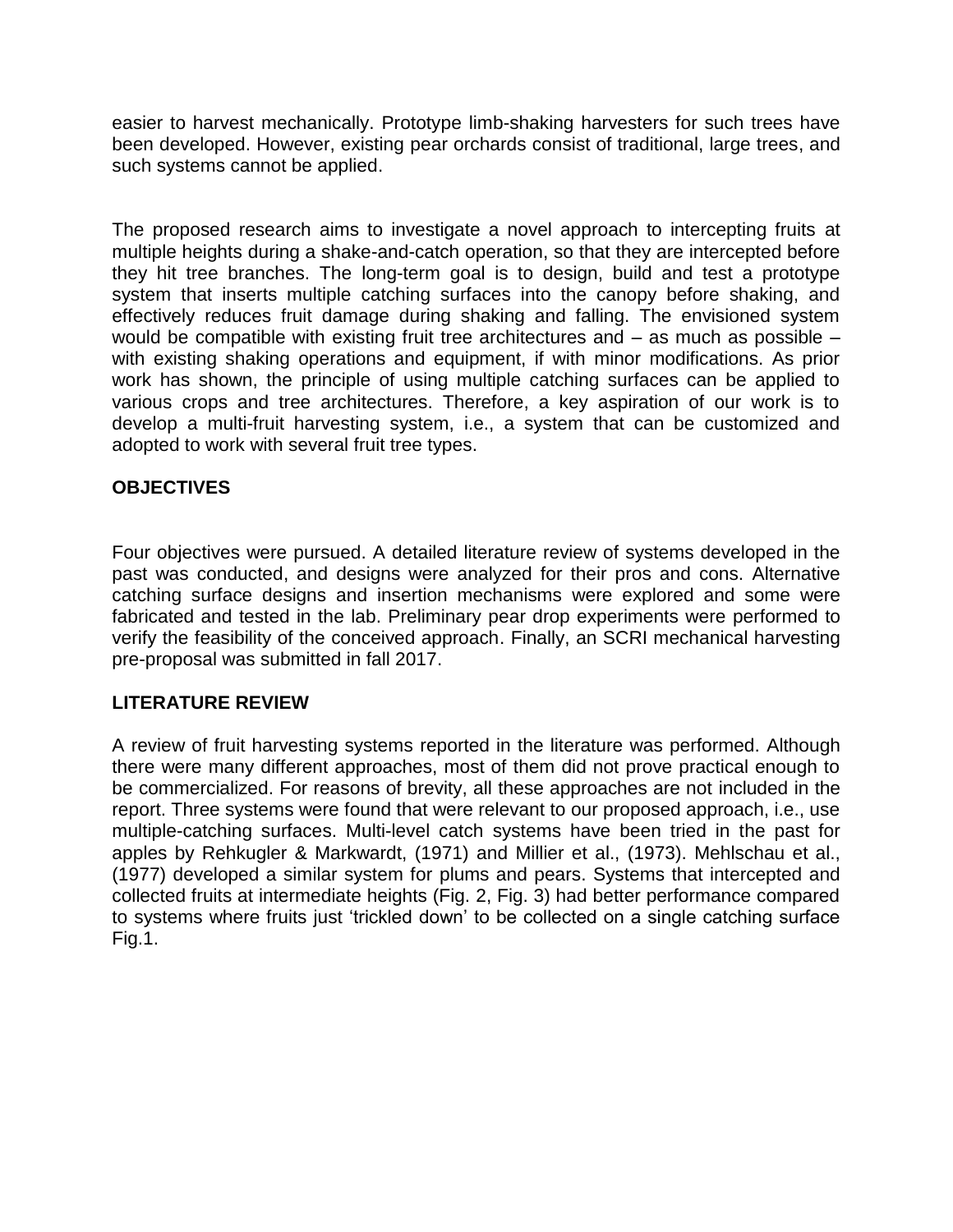

Fig. 1. Rehkugler & Markwardt, 1971. Fig. 2. Millier et al., 1973. Fig. 3. Mehlschau et al., 1977.

However, labor availability and social issues at the time did not allow for more R&D on such machines. Further iterations on their design are very costly and to our knowledge have not been reported in literature.

Using funding by the Pear Advisory Board, the Cling Peach Mechanization Fund, and USDA-NIFA, the Bio-Automation Lab at UC Davis has built detailed models of pears and cling-peach trees and the positions of their fruits (Arikapudi, Vougioukas, Saracoglu, 2015; Arikapudi, Vougioukas, Jiménez- Jiménez, Khosro Anjom, 2016). We have also developed and utilized simulation models to confirm that properly deployed multi-level rods that penetrate into the canopy can intercept up to 90% of falling fruits before they hit any (digitized) tree branch (Munic et al., 2016). Of course, this number is an "optimistic" estimate, which however can be used to guide the design process. These results prompted the investigation of alternative designs for multi-level fruit catching surfaces.

# **PRELIMINARY DESIGN AND FRUIT DROP EXPERIMENTS**

Alternative catching surface designs and insertion mechanisms were explored and some were fabricated and tested. Our team has converged to a novel design of a canopy-penetrating boom with inflatable side fingers. The particular design should have small penetration resistance during insertion into the canopy; this will be evaluated during the remaining period of this project. Preliminary fruit drop results are given next.

A prototype small boom with inflated side fingers was built and drop experiments were conducted with different fruits (pear, apple, orange). The prototype and recorded video frames from the pear drop experiments are given in Fig. 2.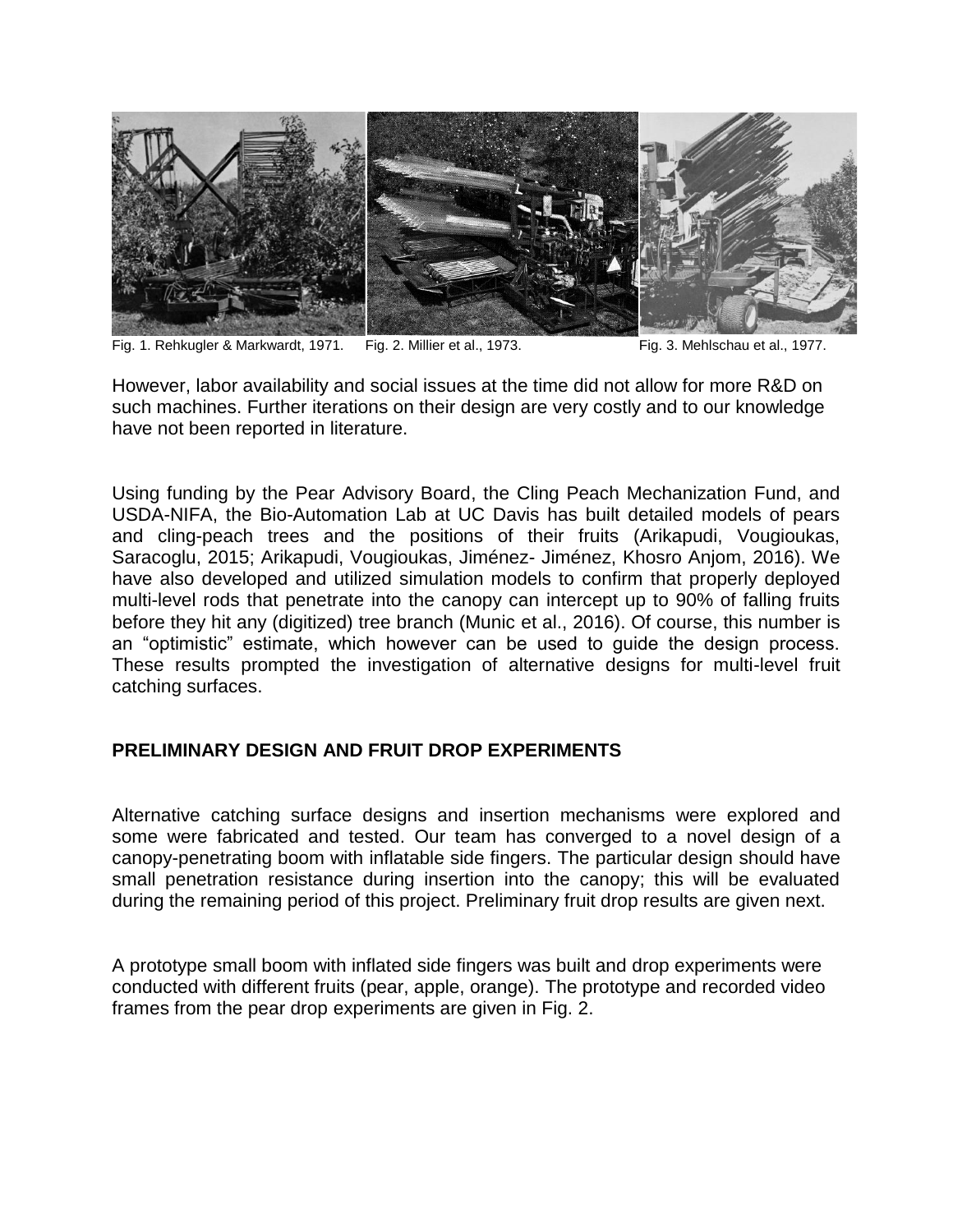

Fig. 2. Pear drop experiment; first and last frame of experiment's video.

A Bosc pear of diameter equal to 3'' (7.62 cm) and weight 0.61 lbs (278 gr) was dropped five times from heights of 8 and 12 inches respectively. The air pressure inside the fingers was 34 inches water (1.23 psi). Lower pressures were tested, but were not adequate to intercept the pear. The fruit was dropped at three different distances along the fingers (4, 7 and 10 inches respectively). These tests were not aimed at assessing fruit damage. The goal was to investigate the feasibility of intercepting heavy fruits, such as pears, and explore ranges of parameters for doing so. The drop results are given in Table 1.

Table 1: Pear drop experimental results

t = thru; fruit dropped straight thru, though may have slowed down considerably

c = caught; fruit caught on tubes

r = roll; fruit hit tubes and rolled lengthwise down tubes before either falling thru or being caught

b = bounce; fruit bounced significantly before either falling thru or being caught

|                        |                                       | Distance from finger base<br>(inches) |              |              |
|------------------------|---------------------------------------|---------------------------------------|--------------|--------------|
| Pressure: Max, 34 inwc | Drop#                                 | 4                                     |              | 10           |
| Drop Height: 8"        |                                       | b, c                                  | $\mathsf{C}$ | $\mathsf{C}$ |
|                        | 2                                     | b, c                                  | $\mathsf{C}$ | $\mathsf{C}$ |
|                        | 3                                     | b, c                                  | b, c         | $\mathbf{C}$ |
|                        | 4                                     | b, c                                  | $\mathsf{C}$ | t            |
|                        | 5                                     | b, c                                  | b, c         | b, c         |
|                        | Distance from finger base<br>(inches) |                                       |              |              |
| Pressure: Max, 34 inwc | Drop#                                 | 4                                     |              | 10           |
| Drop Height: 12"       |                                       | b, c                                  | $\mathsf{C}$ | C            |
|                        | 2                                     | b, c                                  | b,c          |              |
|                        | 3                                     | b, c                                  | b,c          |              |
|                        | 4                                     | b, c                                  | $\mathsf{C}$ | C            |
|                        | 5                                     | b, c                                  | b,c          | C            |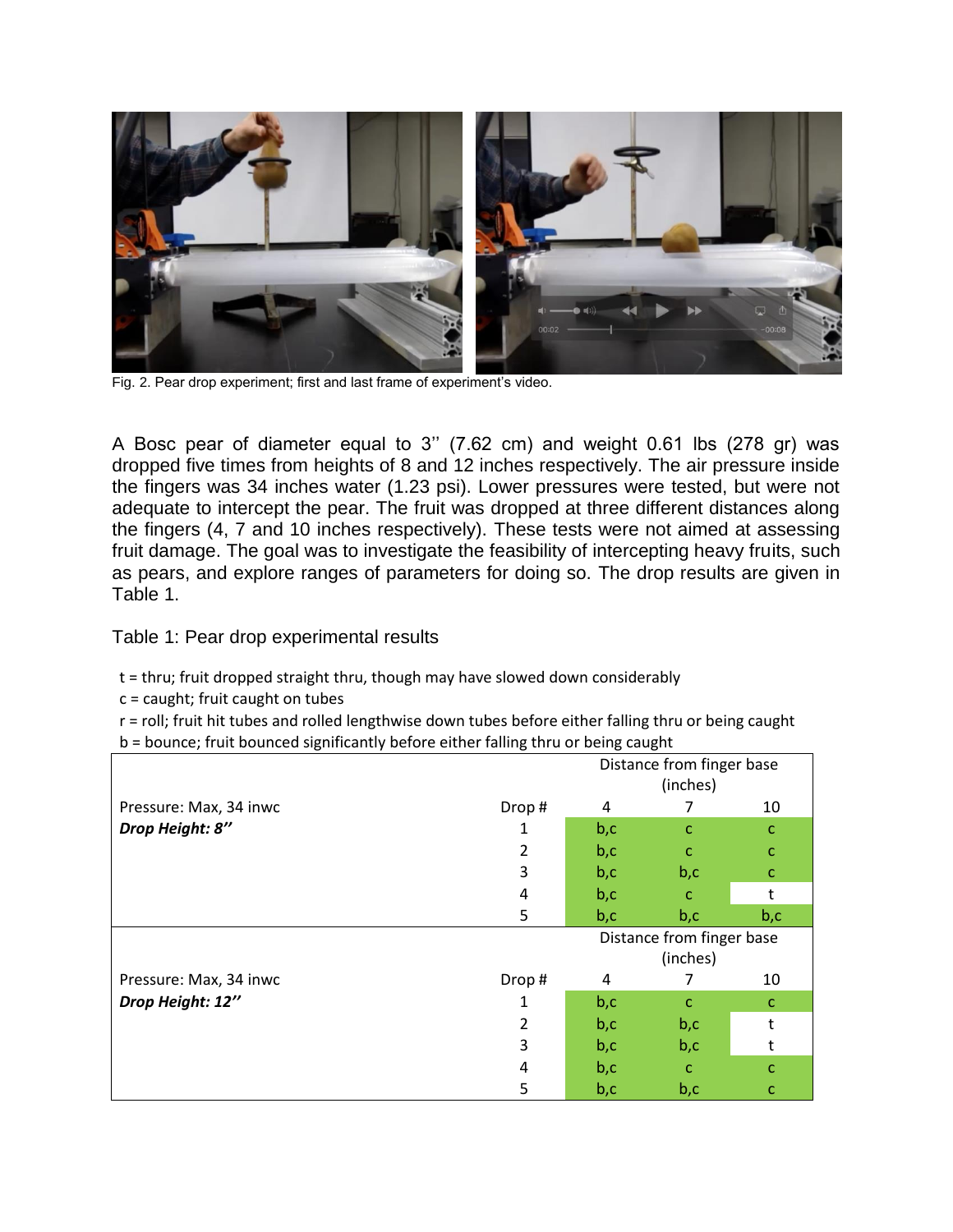#### **DISCUSSION**

The preliminary results were very promising. It seems that inflated fingers at pressure 1.2 psi could intercept pears falling from heights ranging from 8 to 12 inches above the fingers. This height provides design specifications for the number of vertical booms of a large-scale fruit interception system. Fruits could be intercepted reliably up to 7'' away from finger base. At 10'' distance the fruit fell through in some cases; these fruits would be intercepted by fingers at one level below. This provides also design guidelines on finger length and required number of booms along the canopy. Due to the shape of the pear, no rolling was observed, as with other fruits. Some limited bouncing did occur before the pear would get caught and rest on the finger surfaces. This could be reduced with slightly decreased pressure. However, such limited bouncing is not expected to result in fruit damage.

More fruit drop tests will be conducted during the last two months of this one-year project, which ends on March 31, 2018. Also, pear tree canopies are being digitized in order to quantify the canopy penetration resistance of boom-finger systems. Finally, a pre-proposal was submitted for SCRI funding and evaluation is pending.

#### **REFERENCES**

Arikapudi, R., Vougioukas, S., Saracoglu, T. (2015). Orchard tree digitization for structural-geometrical modelling. Proceedings of the 10th European Conference on Precision Agriculture (ECPA), pp.: 329 – 336, Volcani Center, Israel.

Arikapudi, R., Vougioukas, S.G., Jiménez- Jiménez, F., Farangis Khosro Anjom, F. (2016). Estimation of Fruit Locations in Orchard Tree Canopies Using Radio Signal Ranging and Trilateration. Computers and Electronics in Agriculture (125):160-172.

Mehlschau, J., Fridley, R., Brazelton, R., Gerdts, M. and Mitchell, F., 1977. Mechanical harvester for fresh-market plums. California Agriculture, 31(3), pp.11-11.

Millier W. F., Rehkugler G. E., Pellerin R. A., Throop J. A., Bradley R. B. (1973). Tree Fruit Harvester with Insertable Multilevel Catching System. Trans. ASABE 16(5), 844- 850.

Munic, J.P., Vougioukas, S.G., Arikapudi, R. (2016). A Study on Intercepting Falling Fruits with Canopy Penetrating Rods. 2016 ASABE Annual International Meeting. Paper Number 162456923, Orlando, Florida.